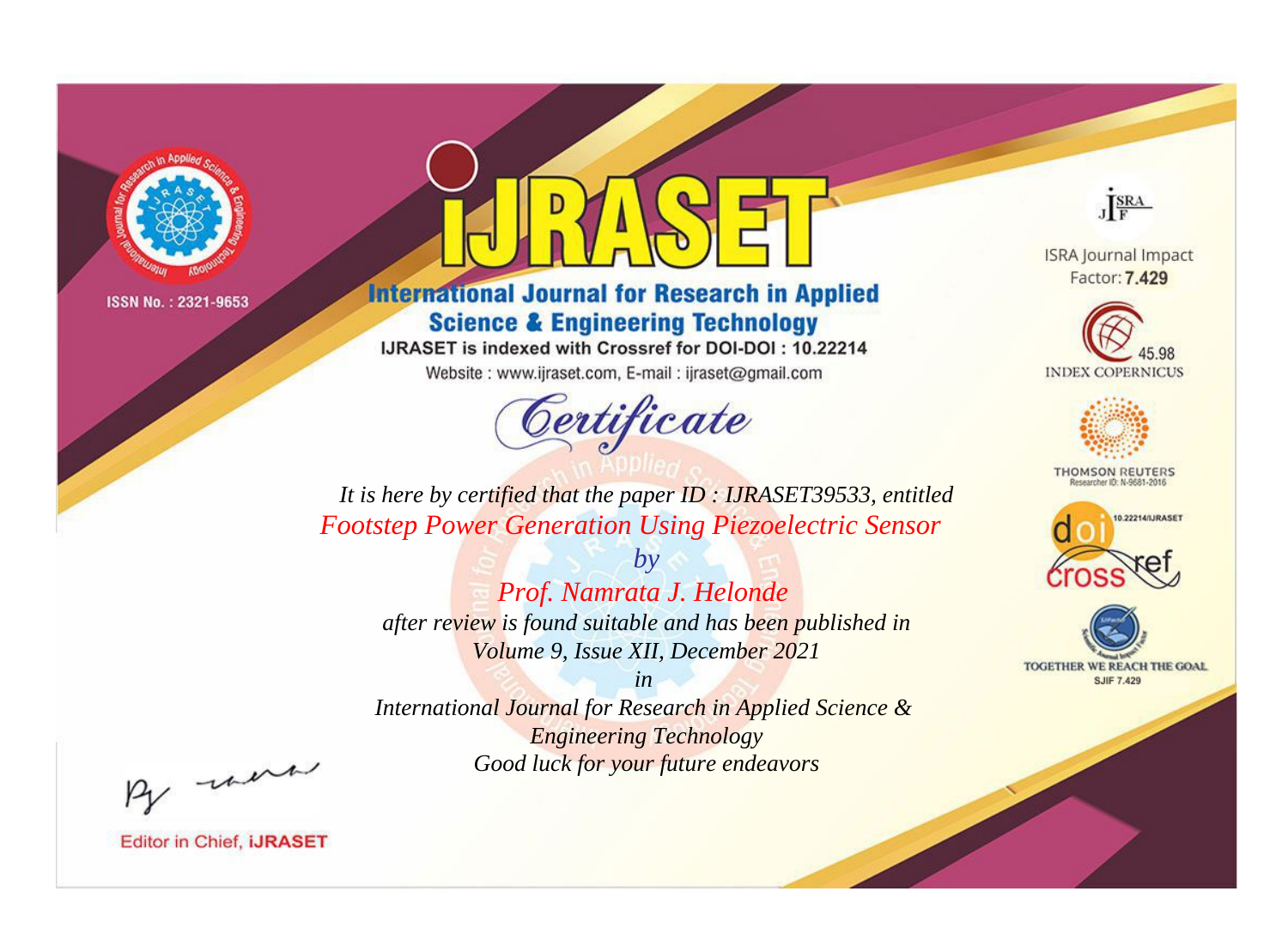

# **International Journal for Research in Applied Science & Engineering Technology**

IJRASET is indexed with Crossref for DOI-DOI: 10.22214

Website: www.ijraset.com, E-mail: ijraset@gmail.com



JERA

**ISRA Journal Impact** Factor: 7.429





**THOMSON REUTERS** 



TOGETHER WE REACH THE GOAL **SJIF 7.429** 

It is here by certified that the paper ID: IJRASET39533, entitled **Footstep Power Generation Using Piezoelectric Sensor** 

 $b\nu$ Punam Suryawanshi after review is found suitable and has been published in Volume 9, Issue XII, December 2021

 $in$ International Journal for Research in Applied Science & **Engineering Technology** Good luck for your future endeavors

By morn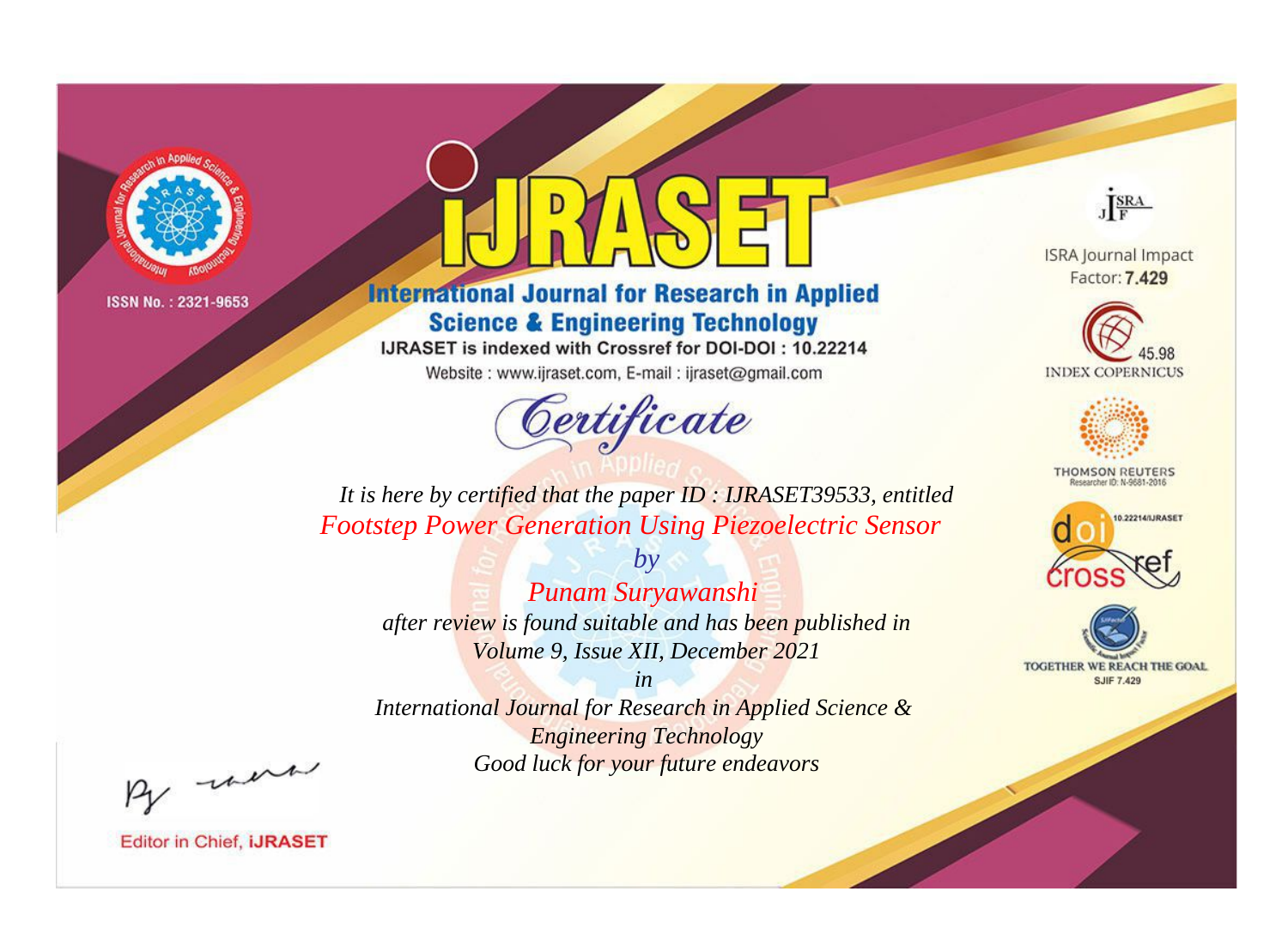

# **International Journal for Research in Applied Science & Engineering Technology**

IJRASET is indexed with Crossref for DOI-DOI: 10.22214

Website: www.ijraset.com, E-mail: ijraset@gmail.com



JERA

**ISRA Journal Impact** Factor: 7.429





**THOMSON REUTERS** 



TOGETHER WE REACH THE GOAL **SJIF 7.429** 

It is here by certified that the paper ID: IJRASET39533, entitled **Footstep Power Generation Using Piezoelectric Sensor** 

 $b\nu$ ArunAnkita Bhagwatkar after review is found suitable and has been published in Volume 9, Issue XII, December 2021

 $in$ International Journal for Research in Applied Science & **Engineering Technology** Good luck for your future endeavors

By morn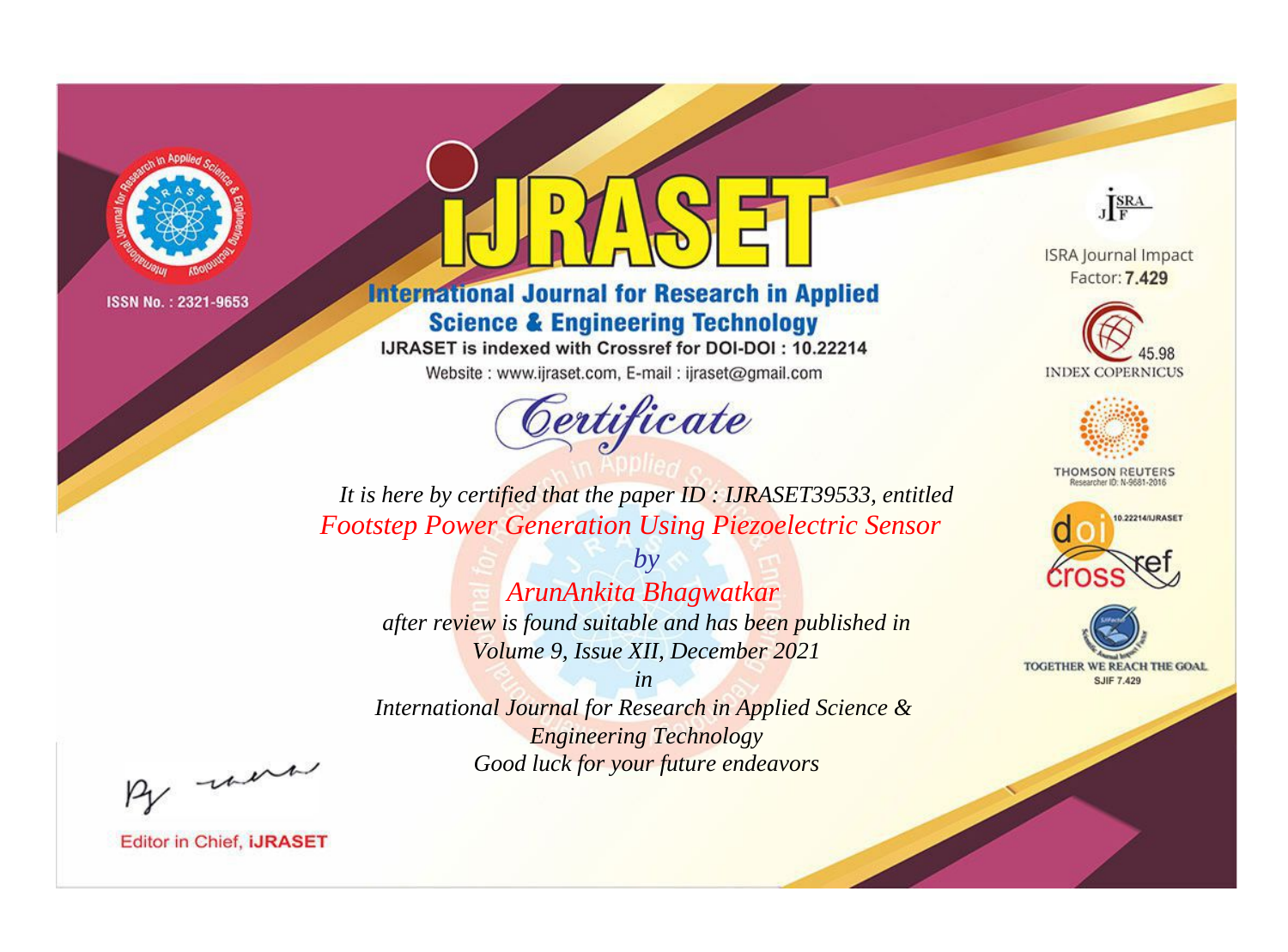

# **International Journal for Research in Applied Science & Engineering Technology**

IJRASET is indexed with Crossref for DOI-DOI: 10.22214

Website: www.ijraset.com, E-mail: ijraset@gmail.com



JERA

**ISRA Journal Impact** Factor: 7.429





**THOMSON REUTERS** 



TOGETHER WE REACH THE GOAL **SJIF 7.429** 

It is here by certified that the paper ID: IJRASET39533, entitled **Footstep Power Generation Using Piezoelectric Sensor** 

Arun Wagh after review is found suitable and has been published in Volume 9, Issue XII, December 2021

 $by$ 

 $in$ International Journal for Research in Applied Science & **Engineering Technology** Good luck for your future endeavors

By morn